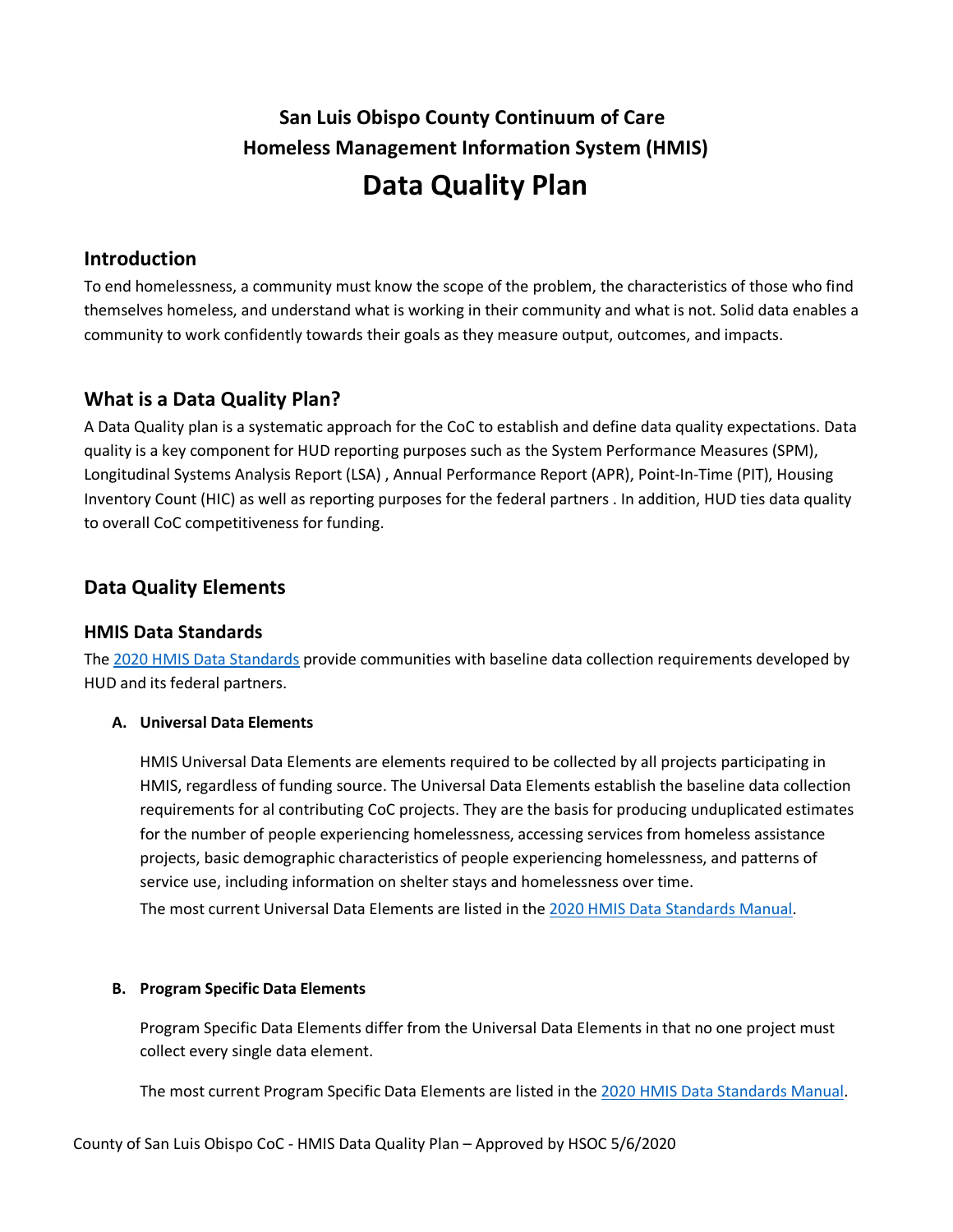# **Data Quality Benchmarks**

### **Policy**

In order to qualify as "participating in the HMIS" all HMIS Participating Agencies must meet the data quality benchmarks as described in the San Luis Obispo County Continuum of Care's HMIS Data Quality Plan. These benchmarks apply to all HMIS Participating Agencies whether or not the agency provides the data directly into the HMIS or submits it to the HMIS Lead Agency for input into HMIS. Including the following mandated projects HUD CoC & ESG, VA SSVF & GPD-OTH, and HHS RHY & PATH.

# **HMIS Coverage**

#### **Definition**

The degree to which all homeless assistance providers within the CoC enter all homeless clients into HMIS.

#### **Rationale**

Partial participation across the CoC geography can negatively affect the ability of the CoC to report and analyze community performance. If some providers are not participating in the HMIS, it will be difficult to determine whether the data accurately reflects what is happening within projects or across the system.

#### **Required Benchmarks:**

- 1. 100% of all HUD funded homeless assistance programs (excluding Domestic Violence programs) must participate in HMIS.
- 2. 100% of all beds in non-funded projects.

# **Bed Utilization**

#### **Definition**

The degree to which the total number of homeless beds within the HMIS are recorded as occupied divided by the total number of homeless beds within the CoC.

#### **Rationale**

Utilization rate, or the number of beds occupied as a percentage of the entire bed inventory, is an excellent barometer of data quality. It is difficult to measure data quality if the utilization rate is too low (below 65%) or too high (above 105%) without a reasonable explanation.

#### **Required Benchmarks:**

| <b>Housing Program</b><br>Type | Target<br><b>Utilization Rate</b> |
|--------------------------------|-----------------------------------|
| <b>Emergency Shelter</b>       | 85%                               |
| <b>Transitional Housing</b>    | 85%                               |
| <b>Permanent Housing</b>       | 85%                               |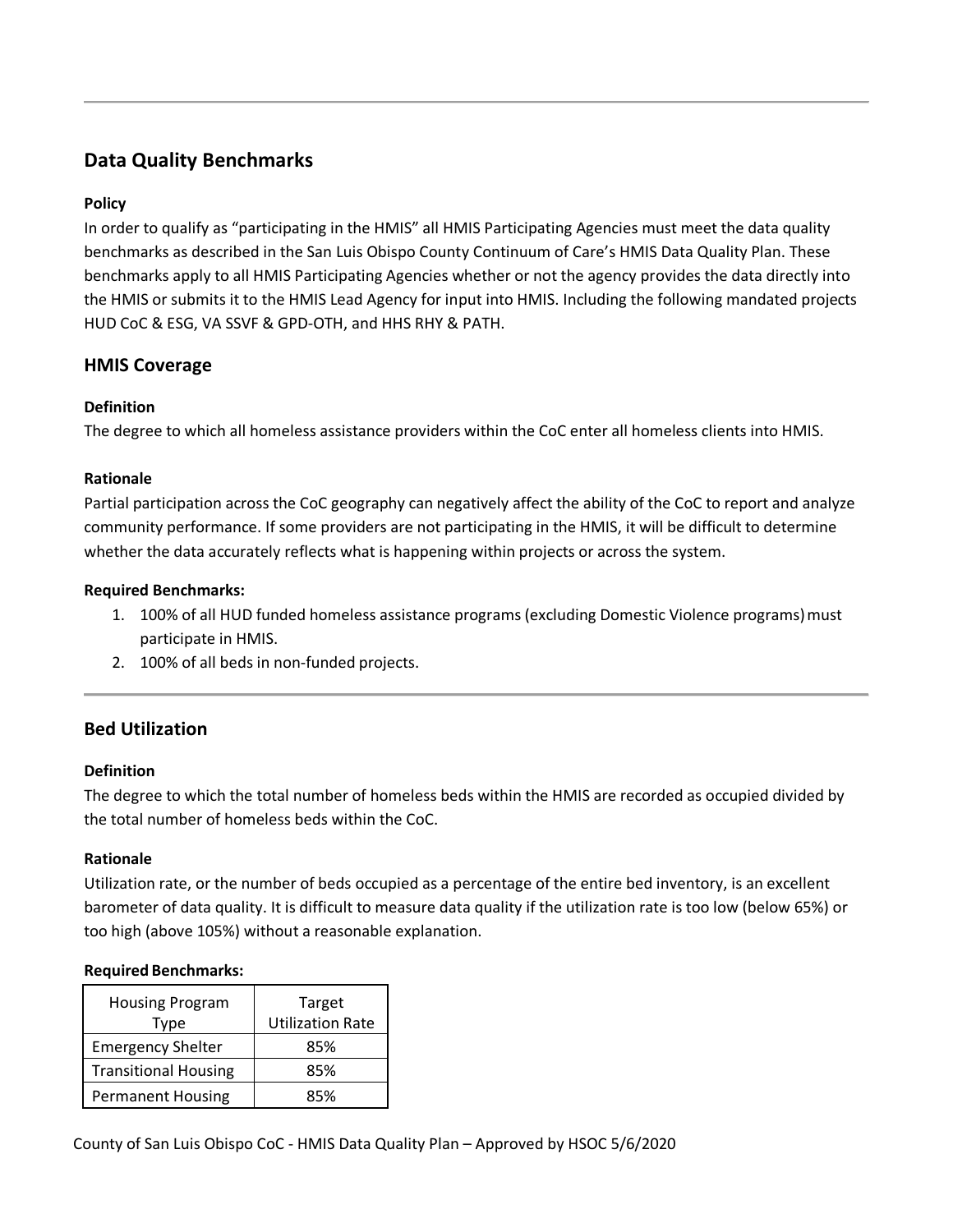# **Data Completeness**

#### **Definition**

The degree to which all required HMIS Universal Data Elements and Program Specific Data Elements are recorded in the HMIS.

#### **Rationale**

Partially complete or missing data (e.g. SSN digits, year of birth, disability or veteran status) can negatively affect the ability to provide comprehensive services and could mean participants do not get the help they need to become permanently housed. It also makes it difficult to unduplicate the number of clients served.

#### **Required Benchmarks:**

The required benchmarks reflect the 2020 HMIS [Data Standards.](https://files.hudexchange.info/resources/documents/HMIS-Data-Standards-Manual.pdf)

# **Data Timeliness**

#### **Definition**

The degree to which the data is collected and recorded into HMIS.

#### **Rationale**

Entering data in a timely manner can reduce human error when too much time has elapsed between data collection and date entry. Also, when a user exits a person from one program and enters them into another, this may affect outcomes such as income. Timely data entry assures data is accessible when it is needed (e.g. monitoring purposes, funding reporting, responding to requests for information).

#### **Required Benchmarks:**

HMIS data must be entered into HMIS in real time or within three (3) business days from the point of the event, (intake/ enrollment, service delivery, annual assessments, or exit/ discharge) to record the information into the HMIS software.

#### **Data Accuracy**

#### **Definition**

The degree to which the data reflects the real-world client or service.

#### **Rationale**

To ensure data is collected and entered accurately. Accuracy of data in HMIS can be difficult to access. It depends on the client's ability to provide the correct data and the intake worker's ability to document and enter the data accurately.

#### **Required Benchmarks:**

100% of data entered into HMIS must reflect what clients are reporting.

County of San Luis Obispo CoC - HMIS Data Quality Plan – Approved by HSOC 5/6/2020